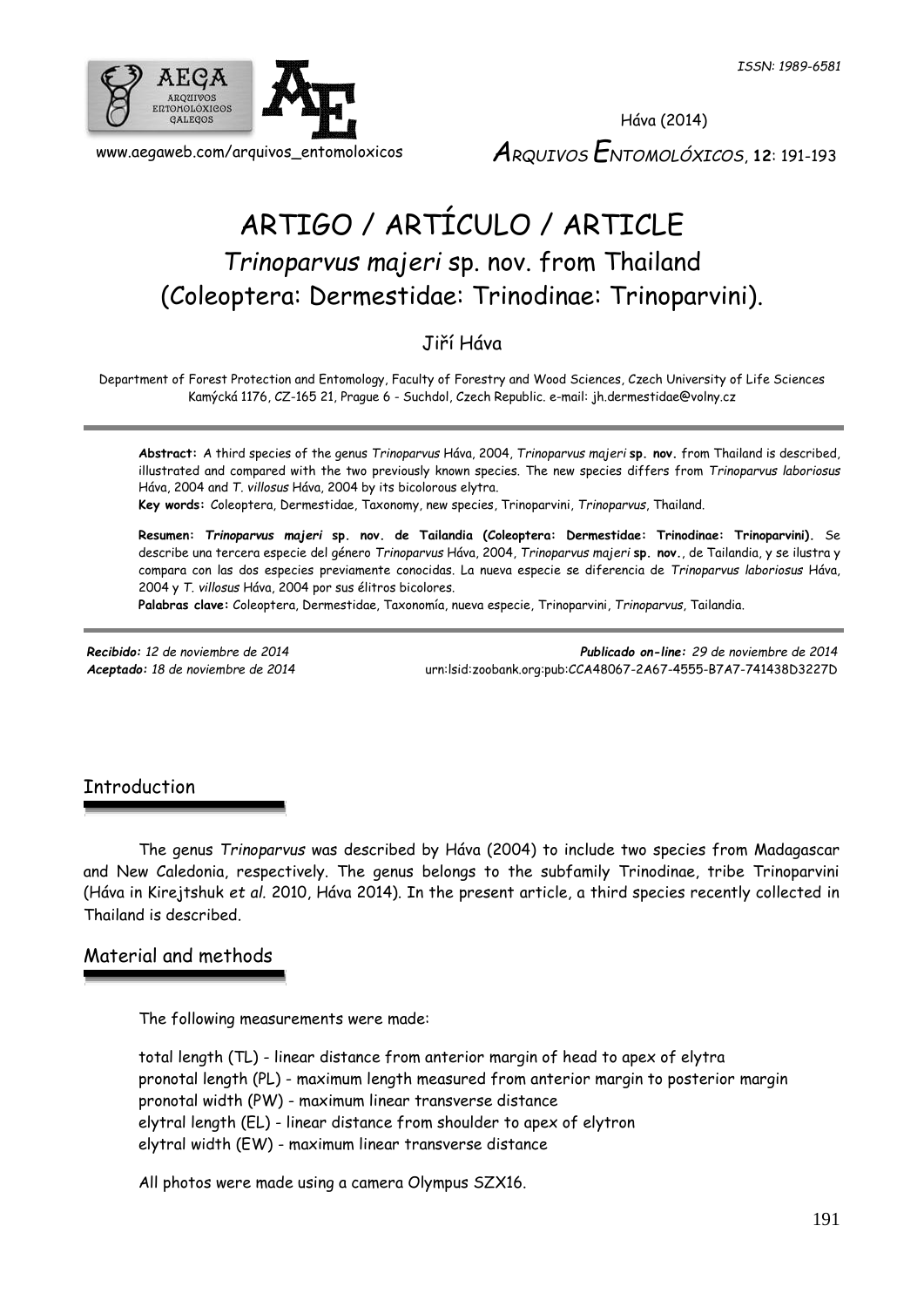Taxonomy

#### **Subfamily Trinodinae**

**Tribe Trinoparvini**

*Trinoparvus majeri* **sp. nov.** (Figs. 1-5)

**Type locality.** Thailand, Ranong prov., Ban Na env.

**Type material.** Holotype (♂): "Thailand, 22-26.III.1996, Ranong prov., 9°34´98°42´, Ban Na env., K. Majer lgt.". Holotype specimen provided with label: "HOLOTYPE *Trinoparvus majeri* sp. nov. Jiří Háva det. 2014", and deposited in the National Museum, Prague (Czech Republic).

#### **Description.**

**Male.** Body (Figs. 1-3) brownish-black on dorsal and ventral surfaces, shiny, oval, with erect long light setation. Measurements (mm): TL 1.1 PL 0.2 PW 0.5 EL 0.7 EW 0.7. Head finely punctate with erect, long, light brown setation; maxillary palpi brown; pubescence on mentum denser. Ocellus on front present. Antennae yellow, 10-segmented, antennal club 3-segmented, segment XI about as long as broad, IX small and X obviously transverse (Fig. 4). Pronotum finely punctate as head, with erect, long, light brown setation, anterior angles not visible from above. Scutellum small, triangular without setation. Elytra finely punctate as head and pronotum with erect, long, light brown setation. Each elytron black, with two reddish circular spots. Epipleura short, black. Legs brown with long yellow setae. Prosternal process quite straight, broad, without tip. Metasternum with erect, long, light brown setation and without small striae near coxa. Abdominal sternites brown, finely punctate with long, light brown setation; first visible abdominal sternite with small striae near post-coxal line. Male genitalia (Fig. 5), length 0.35 mm. **Female.** Unknown.

**Differential diagnosis.** The new species differs from the two known species *Trinoparvus laboriosus*  Háva, 2004 (Madagascar) and *T. villosus* Háva, 2004 (New Caledonia) by its bicolorous elytra.

**Name derivation.** Dedicated in memoriam to my very good friend and collector of the new species †Karel Majer (1949-2000).

#### **List of species of the genus** *Trinoparvus* **Háva, 2004**

*Trinoparvus laboriosus* Háva, 2004: Madagascar *Trinoparvus majeri* sp. nov.: Thailand *Trinoparvus villosus* Háva, 2004: New Caledonia

## Acknowledgements

I am obliged to Jiří Hájek (National Museum, Prague) for loaning me the interesting material. The research was supported by the Internal Grant Agency (IGA n.20124364) Faculty of Forestry and Wood Sciences, Czech University of Life Sciences Prague.